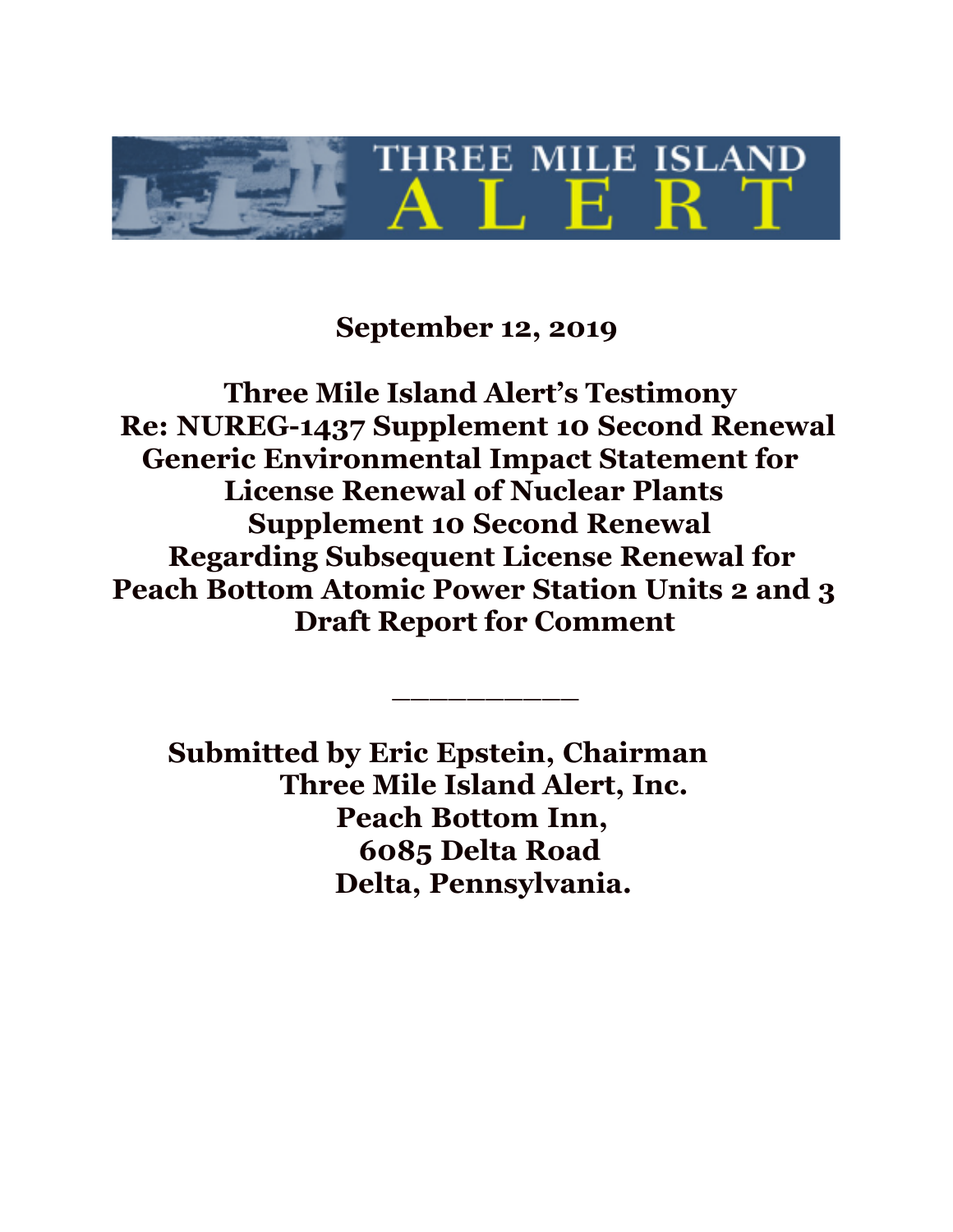## Background and History

 The Peach Bottom Atomic Power Station ("Peach Bottom") is located in southern York County, Pennsylvania and co-owned by Exelon based in Illinois, and Public Service and Gas ("PS&G"), headquartered in New Jersey. Exelon's predecessor, Philadelphia Electric ("PECO"), applied for a license to operate the Peach Bottom Atomic Power Station ("PBAPS") in July, 1960. The application was approved by the Atomic Energy Commission ("AEC"). (1)

Peach Bottom 2 & 3 are Boiling Water Reactors. The reactors were designed by General Electric, and engineered by Bechtel. Both plants use a Mark 1 containment system. Peach Bottom 2's initial capacity was 1,159 MWt. Peach Bottom 3's capacity was initially set at 1,035 MWt for a total capacity of 2,194 MWt.

The construction permit for PBAPS, Units 2 and 3, was issued by the AEC on January 31, 1968. Both units were evaluated against the thencurrent AEC draft of the 27 General Design Criteria("GDC") issued in November, 1965. (1)

On July 11, 1967, the AEC published for public comment, in the *Federal Register* (32 FR 10213), a revised and expanded set of 70 draft General Design Criteria. The Atomic Energy Commission concluded that PBAPS, Units 2 and 3, **"conformed to the intent of the draft GDC."**

 $\overline{\phantom{a}}$ 

<sup>1</sup> Peach Bottom-1 is a 40 megawatt ("MWt"), High Temperature Graphite Moderated Reactor that operated from 1966-1974. The decommissioning fund is underfunded. Please refer to ADAMS as ML 15090A537.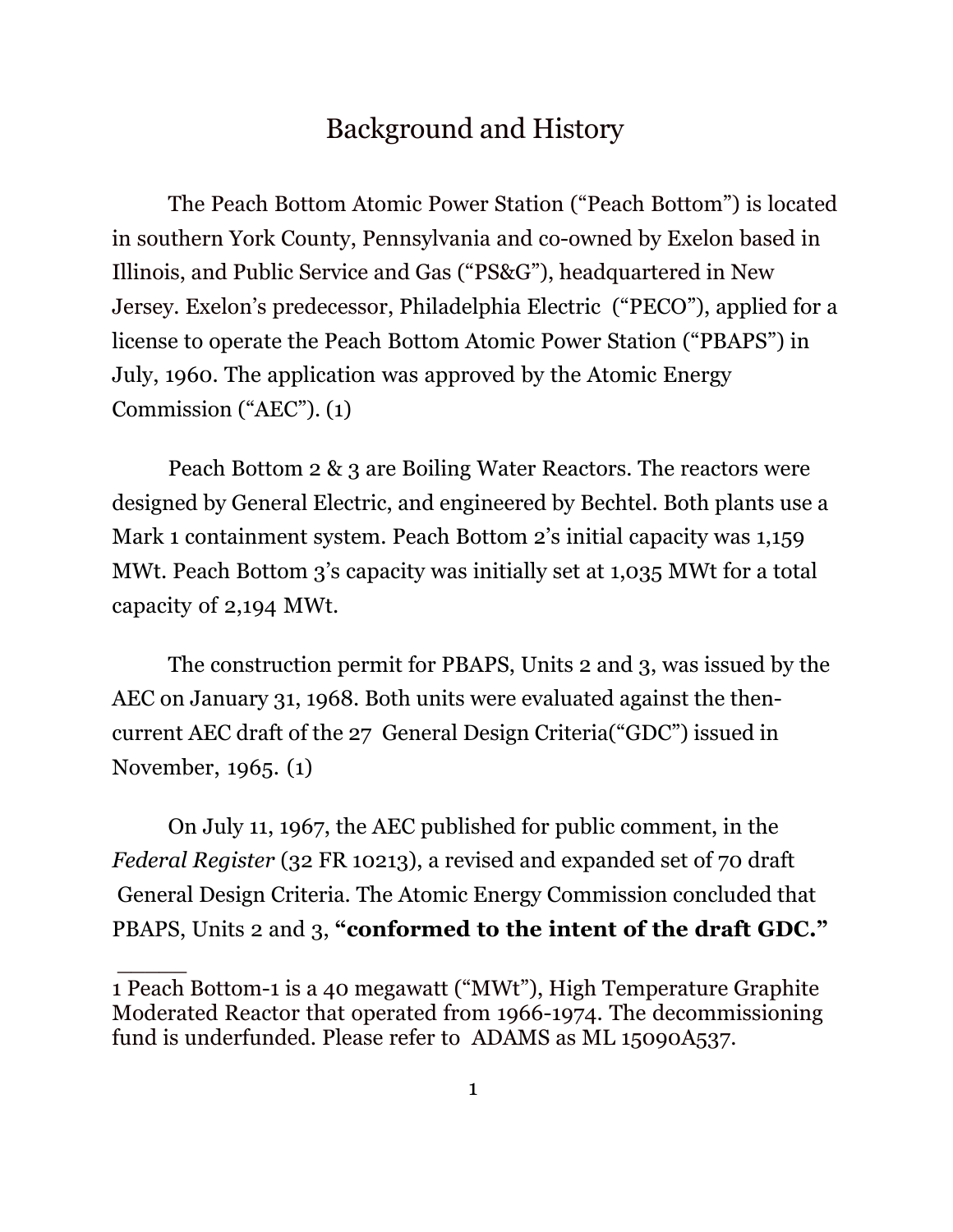On February 20, 1971, the AEC published in the Federal Register a final rule that added Appendix A to Title 10 of the Code of Federal Regulations (10 CFR) Part 50, "General Design Criteria for Nuclear Power Plants." **The NRC decided not to apply the final GDC to plants with construction permits issued prior to May 21, 1971.**

Unit 2 and Unit 3 began operation in July, 1974.

**Thirty-five years later the Company was still unable to conform to operating standards.** "A discovery of a licensee operating their facility in a manner contrary to the Updated Final Safety Analysis Report ("UFSAR") description highlighted the need for a special focused review that compares plant practices, procedures and/or parameters to the UFSAR description." (October 15, 1997, IR 50- 277/97-06 & 50-278/97-06.)

 On March 31, 1987, PECO was ordered by the Nuclear Regulatory Commission ("NRC") to shut down Peach Bottom 2 and 3 due to operator misconduct, corporate malfeasance, and blatant disregard for the health and safety of the area population.

On February 3, 1988 , John H. Austin resigned as president of PECO after an unusually critical report by the Institute of Nuclear Power Operations ("INPO") was published. The report asserted that Peach Bottom "was an embarrassment to the industry and to the nation." Zack T. Pate, president of INPO, added, "The grossly unprofessional behavior by a wide range of shift personnel...reflects a major breakdown in the management of a nuclear facility."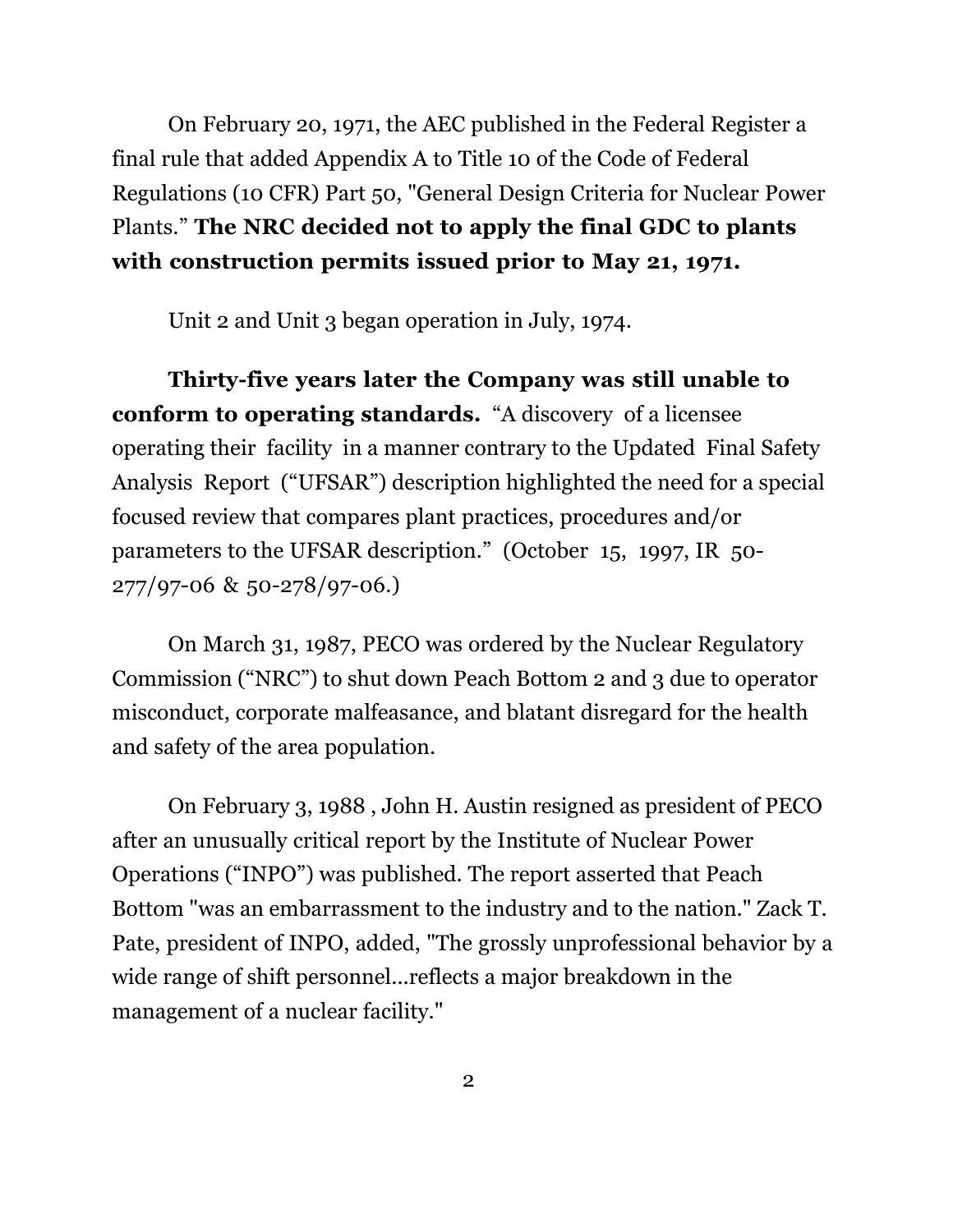On February 1, 1989, the NRC staff recommended that nuclear power plants that utilize the Mark 1 containment shell, modify the structure to reduce the risk of failure during a serious accident. PECO said it would make the \$2 to \$5 million changes only if the Commission makes the modifications a requirement.

# **This was the second time in two years that the NRC staff had advised the Commission to make changes to the Mark 1 containment structure.**

The NRC released a report on June 21, 1989 relating to Mark 1 containment buildings entitled "Severe Accident Risks: An Assessment for Five U.S. Nuclear Plants." The NRC's six-member panel was evenly divided as to whether the Mark 1 containment would be breached during a serious accident. "The NRC decided not to order immediate changes in the Mark 1 containment." Yet half of the panel stated "with near certainty" that the Peach Bottom's containment structure would fail during a core melt accident.

In July, 1992, it was revealed that Peach Bottom and 86 other suspected nuclear reactors were dependent on a defective and dangerous fire-barrier system to protect electrical cables used for a safe shutdown during a fire/accident.

The company that produces the Thermo-Lag 330 system is Thermal Science, Inc. **Among the problems with Thermo-Lag are: combustibility, toxicity, seismic qualification, vulnerability to water, incomplete installation and ampacity calculation errors.**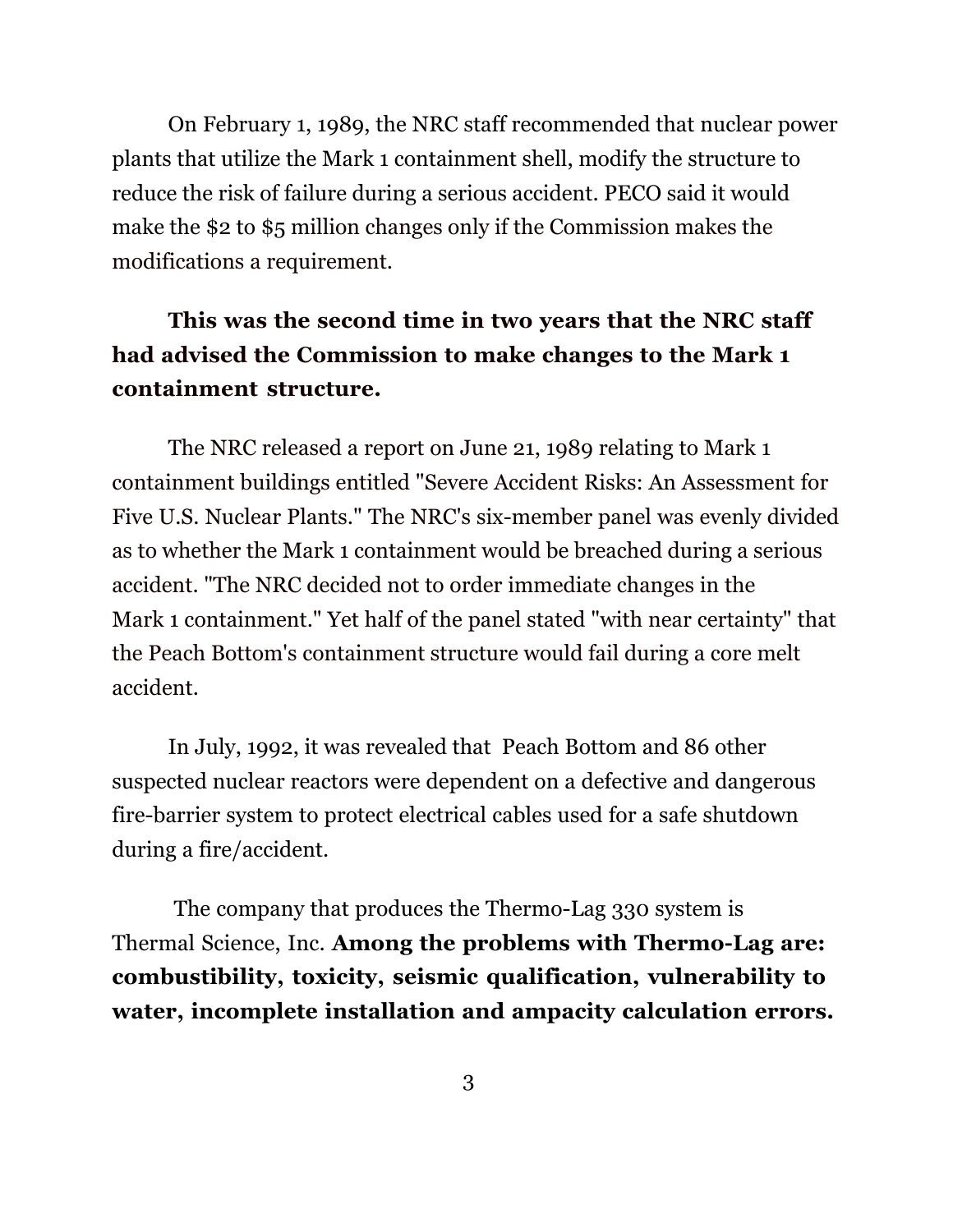Peach Bottom's nuclear units were licensed to operate for 40 years, and designed to produce 2,194 MWt. Forty years later, the plants' operational lives have been extended by an additional twenty years, and their combined capacity increased to 3,951 MWt.

# **There is nowhere for high-level radioactive waste to go. As of 2018, Peach Bottom was home to over 2,500 tons of spent fuel. The waste is stored in casks and spent fuel pools.**

 On July 20, 2000, the U.S. Energy Secretary Bill Richardson said, "The government has agreed to allow PECO Energy Co. to defer up to \$80 million in nuclear waste fee payments for its Peach Bottom plant in Pennsylvania, to compensate for the Energy Department's failure to store its waste...The deal allows PECO to reduce the projected charges passed into the Nuclear Waste Fund to reflect costs reasonably incurred by the company due to the department's delay." (Press Release, U.S. Department of Energy, July 20, 2000.)

Spent fuel assemblies are stored at Peach Bottom. As of 2018, the waste was evenly distributed between spent fuel pools and dry casks:

Peach Bottom 2: 2,848 (spent fuel pool); 2,448 (dry cask storage). Peach Bottom 3: 2,877 (spent fuel pool); 2,448 (dry cask storage).

Peach Bottom discharges into the Susquehanna River, which empties into the Chesapeake Bay. In January 1989, the State of Maryland published a report of radioactive contamination of the Chesapeake Bay due to emissions from Peach Bottom. The City of Baltimore gets 250,000 gallons of drinking water per day from the Susquehanna River.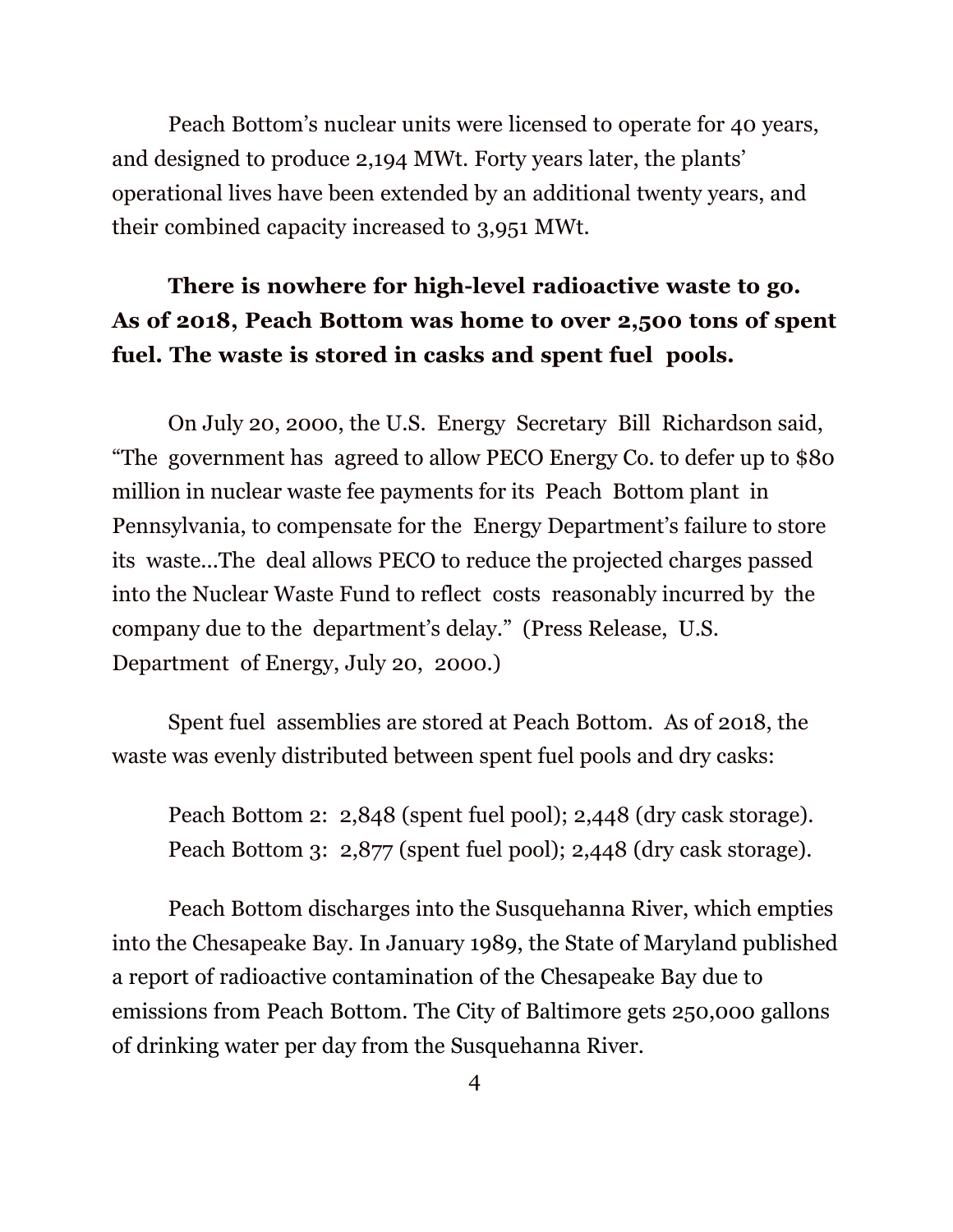Thirty years later Maryland continues to criticize Pennsylvania's efforts to clean up the Bay, while the amount of high-level radioactive waste grows by 60 metric tons annually. Adding to an already unfavorable environmental climate, Peach Bottom has permission to store low-level radioactive waste from Limerick on the shores of the Susquehanna River.

#### **Recommendations for the Final Impact Statement**

Power generation, cooling, and safety are intricately connected. There is no fence between generation and safety. And there should be no regulatory moat created by artificial safety definitions erected by nuclear generators. The lack of regulatory coordination establishes a deleterious precedent, and constitutes *de facto* approval of grandfathered and outdated regulations.

Even more baffling are the regulatory moats that federal and state agencies erect to protect rigid and exclusive zones of interest. This type of laissez-faire regulatory behavior gives rise to undesired corporate behaviors such as "grandfathering" and "back fits," deterioration of monitoring equipment, time delays causing avoidable leaks, and waivers for monitoring wells.

**On August 15, 2002, the Environmental Impact Study ("EIS") of Exelon's request for a license extension, the NRC listed three safety issues that need to be addressed prior to approval: replacement of electric fuse clips; removal of the anti-aging plan; and, replacement of faulty cable**s. **None of these issues were addressed in the NRC's 2019 Generic Environmental Impact Statements ("GEIS").**

5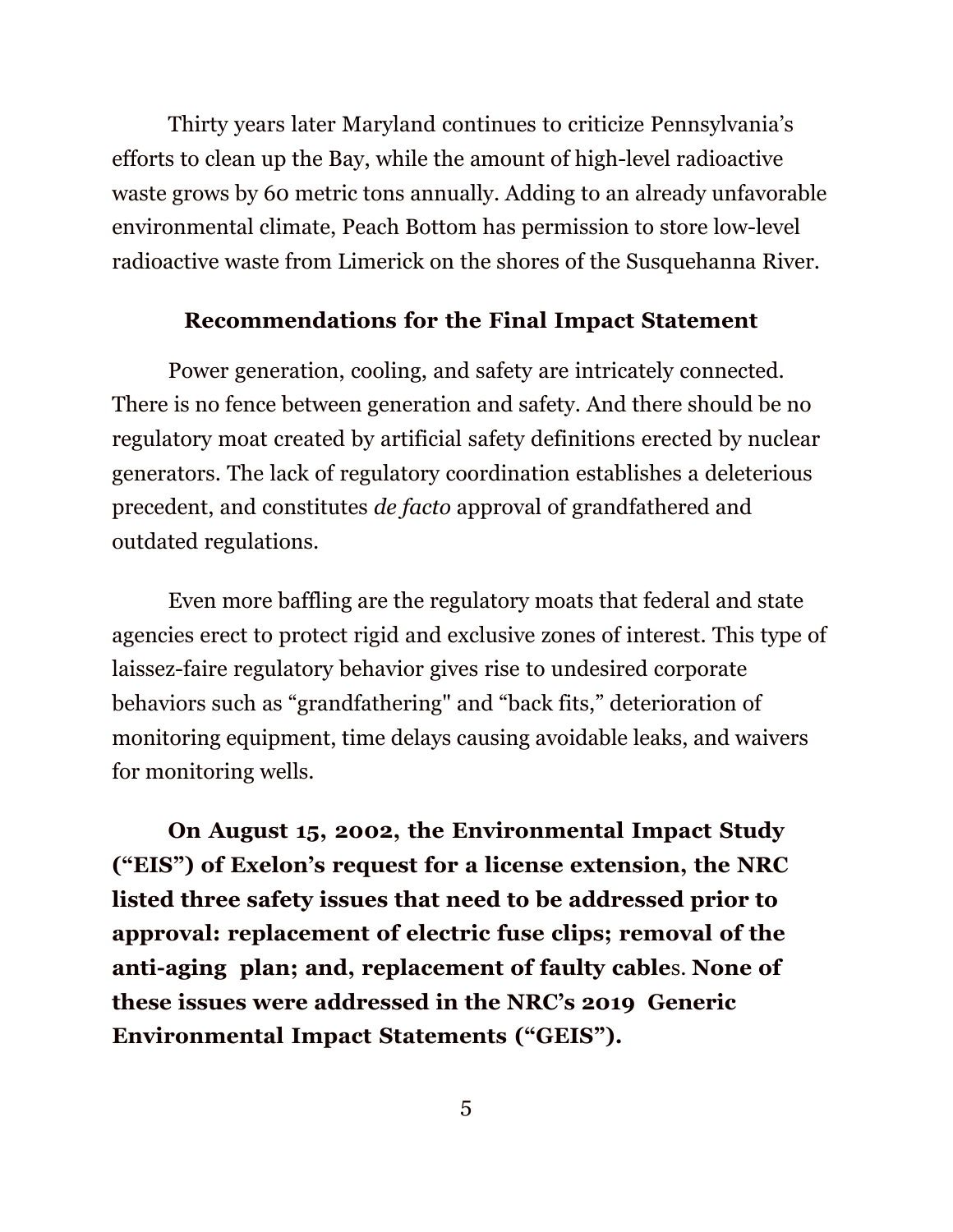The NRC was silent about these deficiencies throughout NUREG-1437 Supplement 10 Second Renewal Generic Environmental Impact Statement for License Renewal of Nuclear Plants Supplement 10 Second Renewal Regarding Subsequent License Renewal for Peach Bottom Atomic Power Station Units 2 and 3. The only reference to "aging issues" dealt with "aging transportation." (GEIS, Socioeconomics, 4.16.4.)

The NRC staff must also review previously dated and delayed submissions, reconcile "grandfathered" exemptions, and clarify general and vague assumptions. (3) The present license extension should be held in abeyance until all the open and unresolved environmental issues identified by TMI-Alert are addressed and closed out in the Final Environmental Impact Statement for License Renewal of Nuclear Plants Supplement 10 Second Renewal Regarding Subsequent License Renewal for Peach Bottom Atomic Power Station Units 2 and 3. (4)

 Three Mile Island Alert ("TMIA") intervened in Exelon's request for an Extended Power Uprate ("EPU") at Peach Bottom 2 and 3 at the Department of Environmental Resources ("DER"), and testified before the Nuclear Regulatory Commission. The net result was regulatory finger pointing. The issues raised were redirected and rerouted.

 $\overline{\phantom{a}}$ 

<sup>3</sup> These issues were raised and reviewed, but remain unresolved, i.e., Peach Bottom Atomic Power Station review, NRC's Licensee Renewal Team Inspection Report, 05000277/2013007, March 12, 2013.

<sup>4</sup> Testimony of Eric Epstein, Chairman of Three Mile Island Alert, Before the Advisory Committee on Reactor Safeguards Re: Nuclear Regulatory Commission's Draft Safety Evaluation in Support of the Proposed Extended Power Uprate License Amendment for the Peach Bottom Atomic Power Station Units 2 & 3, June 10, 2014.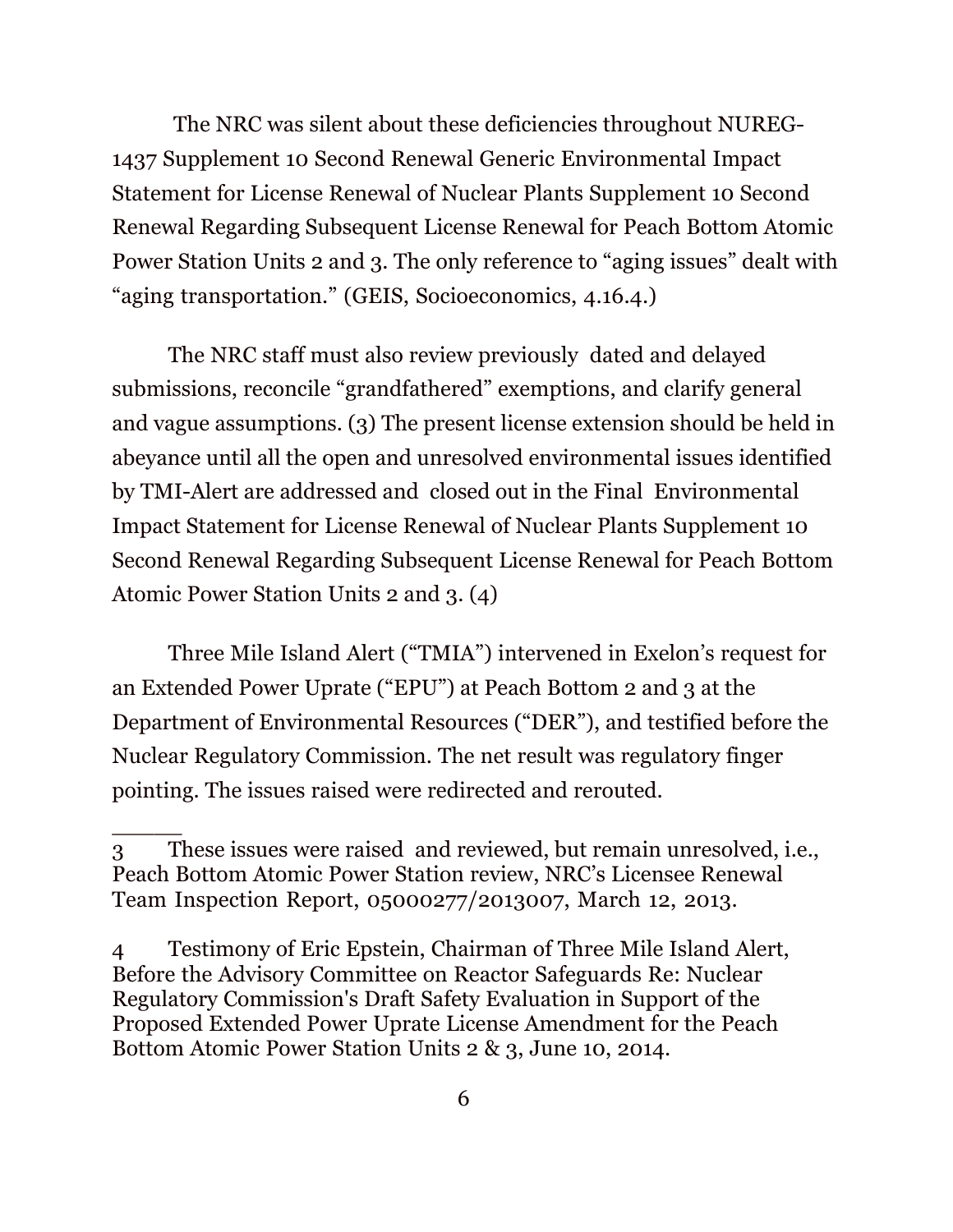**Exelon's numbers are misleading, and the NRC's audit is cursory and superficial. Exelon and the NRC have failed to account for Peach Bottom's advanced age, checkered history, decaying infrastructure, location on the Susquehanna River, and its role as a radioactive waste site for Limerick**.

 Three Mile Island Alert, Inc., argued that the Department of Environmental Protection and Nuclear Regulatory Commission exempted Exelon from preparing a final environmental impact statement for the project. The DEP and the NRC have not conducted a robust Environmental Impact Study. Both agencies allowed a 1973 grandfathered protocol to remain in place which predates aggressive environmental regulations implemented after 1973. (5)

TMIA noted that the EPA has passed regulations to make owners of water-intake structures take steps to reduce the numbers of fish and shellfish getting killed when they are sucked through or into water intakes.

These issues can not be exempted, ignored or rerouted. The issues raised in this Testimony need to addressed and resolved in the Final Environmental Impact Statement for License Renewal for Peach Bottom Atomic Power Station Units 2 and 3.

 $\overline{\phantom{a}}$ 

<sup>5</sup> Testimony of Eric Epstein, Chairman of Three Mile Island Alert, Before the Advisory Committee on Reactor Safeguards Re: Nuclear Regulatory Commission's Draft Safety Evaluation in Support of the Proposed Extended Power Uprate License Amendment for the Peach Bottom Atomic Power Station Units 2 & 3, June 10, 2014, pages. 11-28.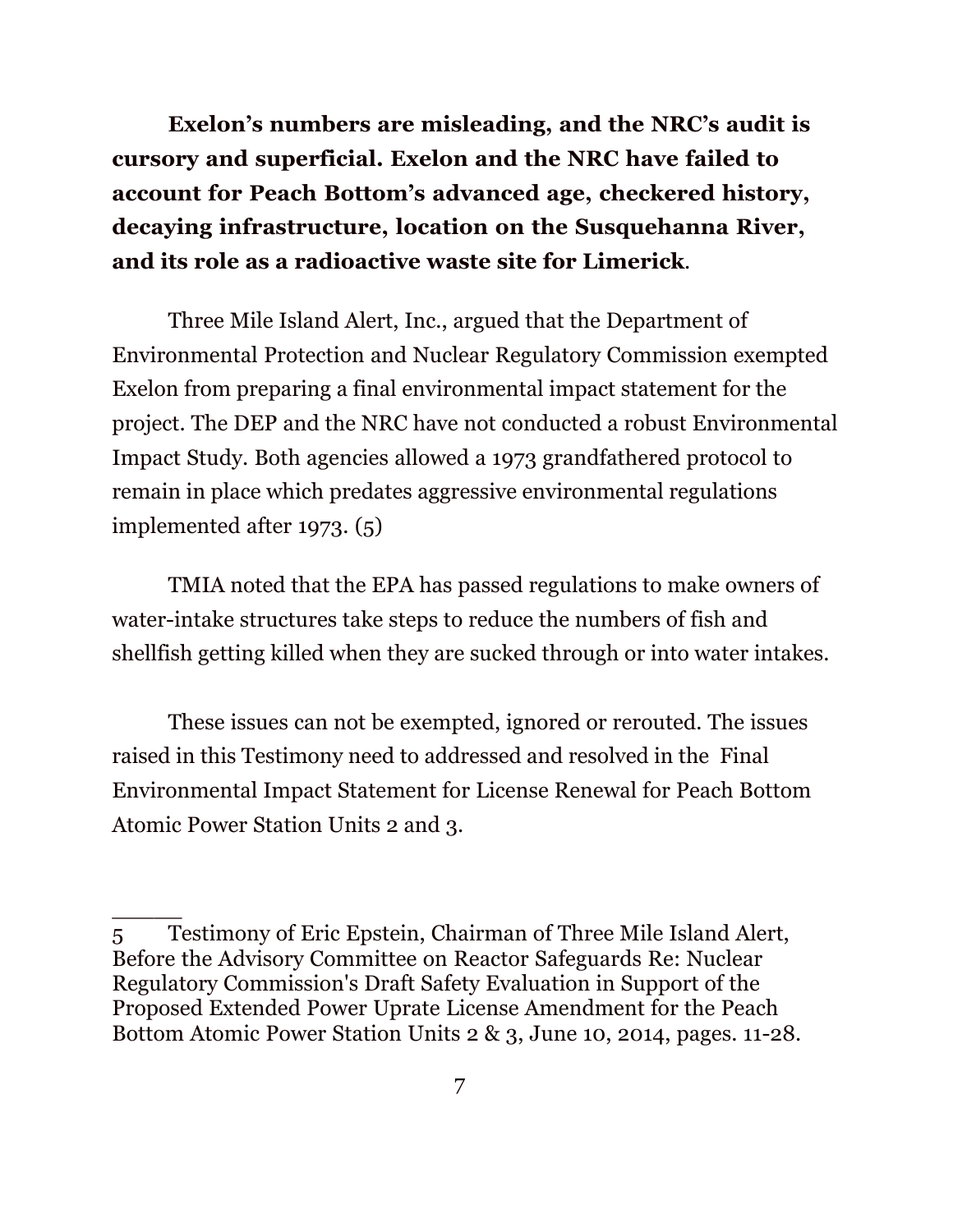On August 15, 2002 , despite a favorable EIS of Exelon's request for a license extension at Peach Bottom-2 & -3, the NRC listed three safety issues that need to be addressed prior to approval: replacement of electric fuse clips; removal of the anti-aging plan; and, replacement of faulty cables.

The NRC's GEIS was silent on these issues. Given Exelon's track record, the staff must review all three areas prior to considering the extension of the license of Peach Bottom-2 and Peach Bottom-3.

The NRC should be mindful of its past observations and current retreat from safety. Over thirty years ago, a nuclear industry leader registered a strong cautionary note that rings today.

On February 3, 1988, John H. Austin resigned as president of PECO after a unusually critical report by the Institute of Nuclear Power Operations was published. The report asserted that Peach Bottom "was an embarrassment to the industry and to the nation." Zack T. Pate, president of INPO, added, "The grossly unprofessional behavior by a wide range of shift personnel...reflects a major breakdown in the management of a nuclear facility."

Enclosed please find a summary of systemic equipment environmental challenges managerial failures, and technical breakdowns from 1974 - 2019. Most of the information has been documented and provided by the NRC.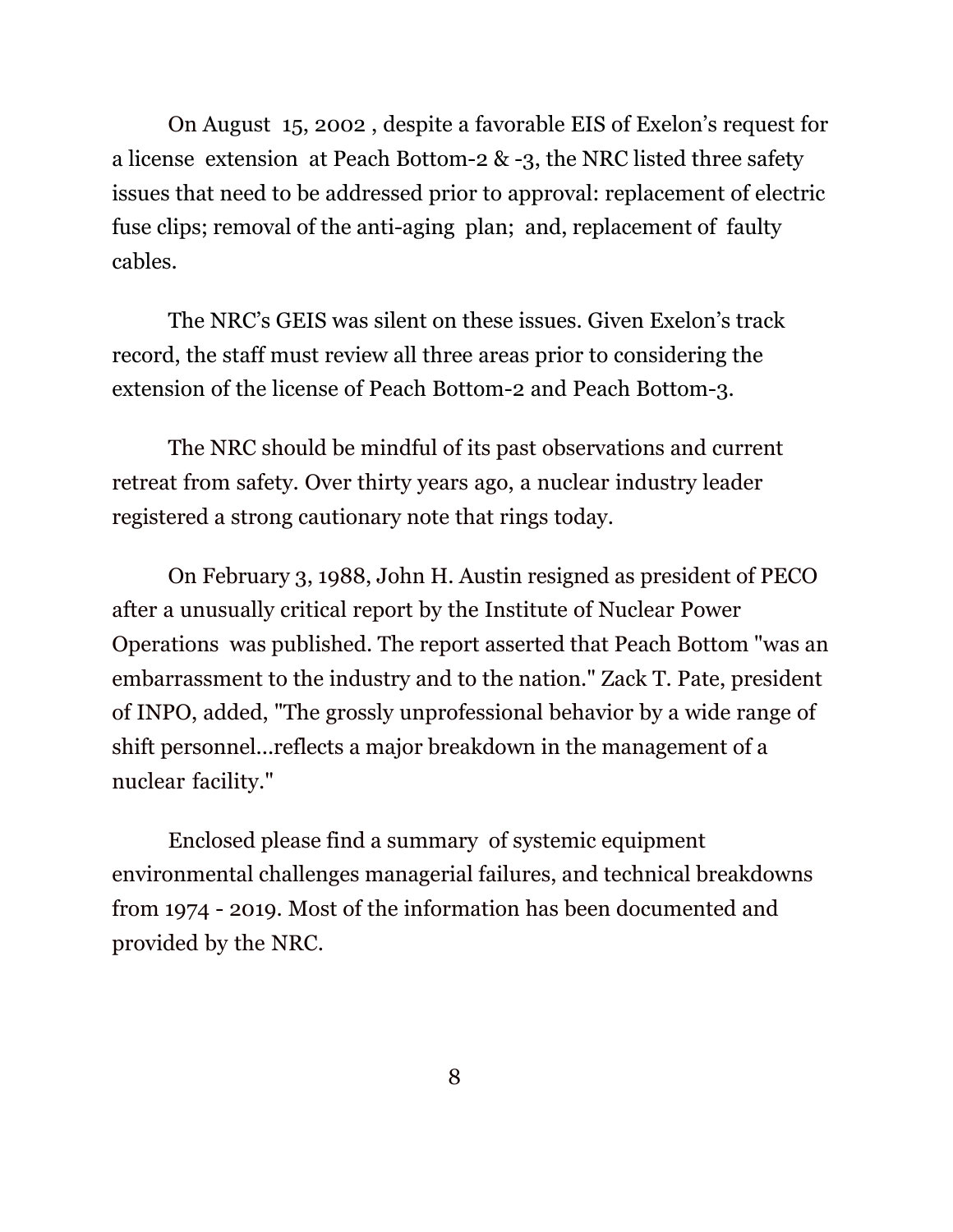If you won't listen to the public, maybe you will listen to yourself.

 Please review the enclosed chronology of peril that began in 1974, and remains a strong reminder that Peach Bottom is one lapse away from disaster. This is the time for the NRC to reverse it's regulatory decline, and return to the principal of nuclear safety being built on the shoulders of defense in depth.

Respectfully Submitted,

Eric Epstein, Chairman Three Mile Island Alert, Inc. 4100 Hillsdale Road Harrisburg, PA 17112 lechambon@concast.net

Three Mile Island Alert, Inc. is a safe-energy organization based in Harrisburg, Pennsylvania and founded in 1977. TMIA monitors Peach Bottom, Susquehanna, and Three Mile Island nuclear generating stations. http://www.tmia.com.

• Enclosed Summary of Problems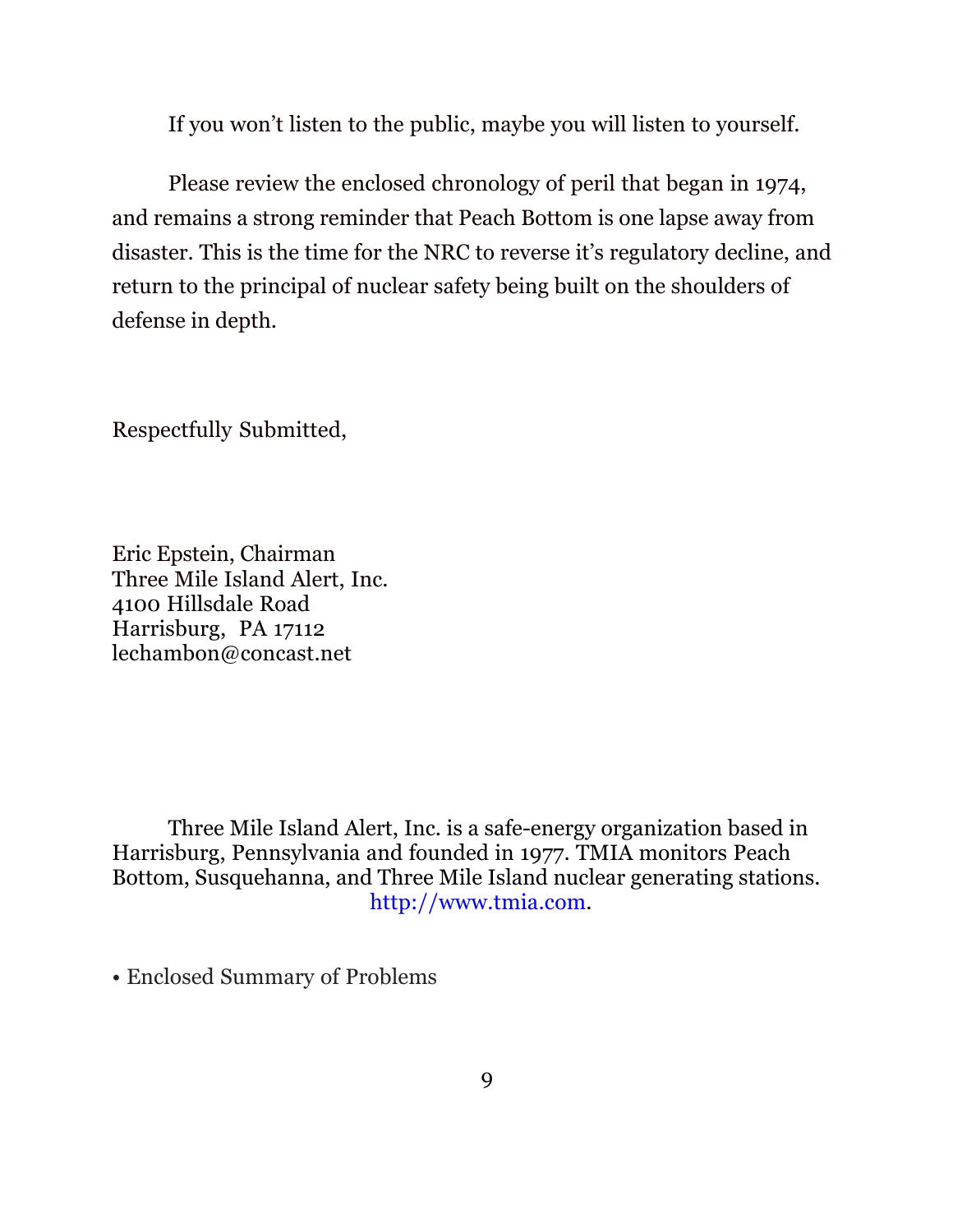## **Peach Bottom: A History of Mismanagement**

**1974** - Peach Bottom came on line at a cost of \$375 per kilowatt.

## **March, 1983 - A spill of 25,000 gallons of radioactive water was reported at the plant.**

## **June, 1983 - PECO was fined \$40,000 by the NRC for a valve violation.**

July, 1983 - Philadelphia Electric identified cracks in their cooling pipes.

### **1983 -1987 - PE was issued a number of violation notices that cost the utility \$485,000 in civil penalties. All the violations involved failure of personnel to follow procedures.**

## **June 19, 1984 - The NRC cited PECO for five alleged violations of technical specifications at Units 2 and 3. The NRC also proposed a \$30,000 fine.**

Three of the alleged violations "involved exceeding the maximum allowable reactor heat-up rate, allowing pressure in the reactor to go beyond the limit specified for a given temperature and failing to recognize that a control rod was inserted into the reactor at a rate slower than required."

The other two violations "involved changes to facility procedures in 1977-1979 that were not properly reviewed and three instances in 1980 and 1983 of failures to follow procedures." These violations were identified by an inspector between January 5 and 20, 1984 ( United States Nuclear Regulatory Commission, Office of Public Affairs Region I, June 19, 1984).

**December 1984** - An Institute of Nuclear Power Operations ("INPO") evaluation found **"clear evidence of declining performance".** In addition, the report claimed that these problems were "long-standing."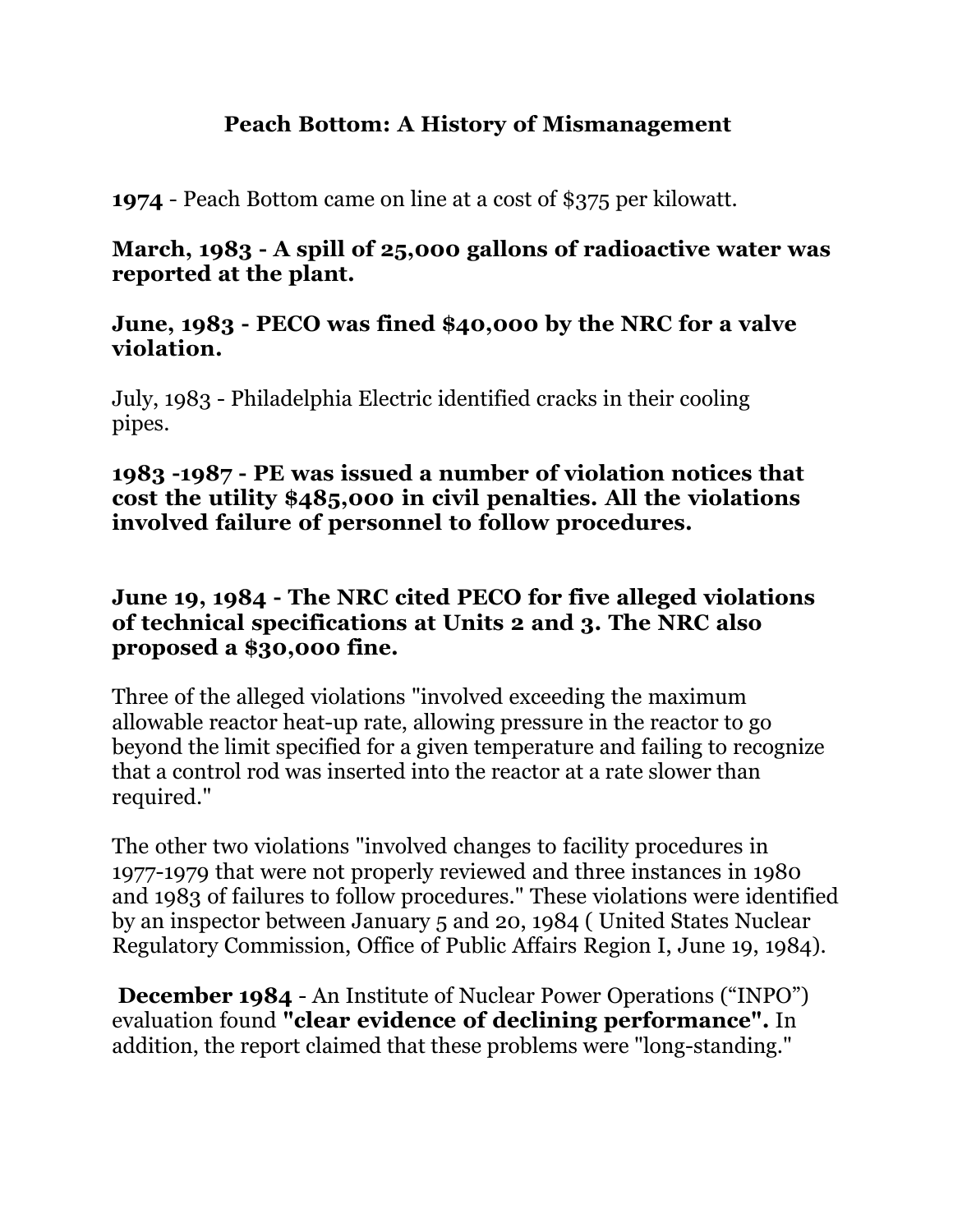**1985** - An NRC inspector observed a Peach Bottom operator **dozing** at the controls. No safety violation was charged.

**June, 1985** - The plant was shut down due to mechanical problems.

**October, 1985** - A emergency evacuation drill turned into **a serious incident** when Unit-2 reactor's water level dropped.

**October, 1985** - PECO is fined by the Occupational Safety and Health Administration (OSHA) for safety violations leading to the **death of an employee.**

**December 1985** - An INPO study (as reported by The Nuclear Monitor) concluded that PECO's performance continued to decline. A subsequent letter written in January by Zack Pate, President of INPO, to PECO Chairman John Everett, said **"standards of performance at the station are unacceptably low."**

Problems were identified in operations and maintenance, radiological protection, material condition and housekeeping. INPO also identified several non-licensed operators reading unauthorized materials. A total of 431 shortfalls were identified; 141 involved personnel performance. Pate noted,", and "we ... have considerable concern that the station's substandard radiological control practices may lead to the spread of contamination off-site, or some other serious radiological event.

Pate concluded, "From my assessment, this pattern will not change, and personnel performance at Peach Bottom will not improve, until you personally acknowledge the need and communicate the need, for real change to your organization."

**June 11, 1986 - A \$200,000 fine for failing to pay attention to detail was issued.** The incident involved the withdrawal of control rods. A high-level, NRC administrator noted that these violations indicated a continued "pattern of inattention to detail" and "a general complacent attitude." **The original fine was set at a \$100,000, but doubled because of PE's history. In addition, the NRC reported 17 violations.**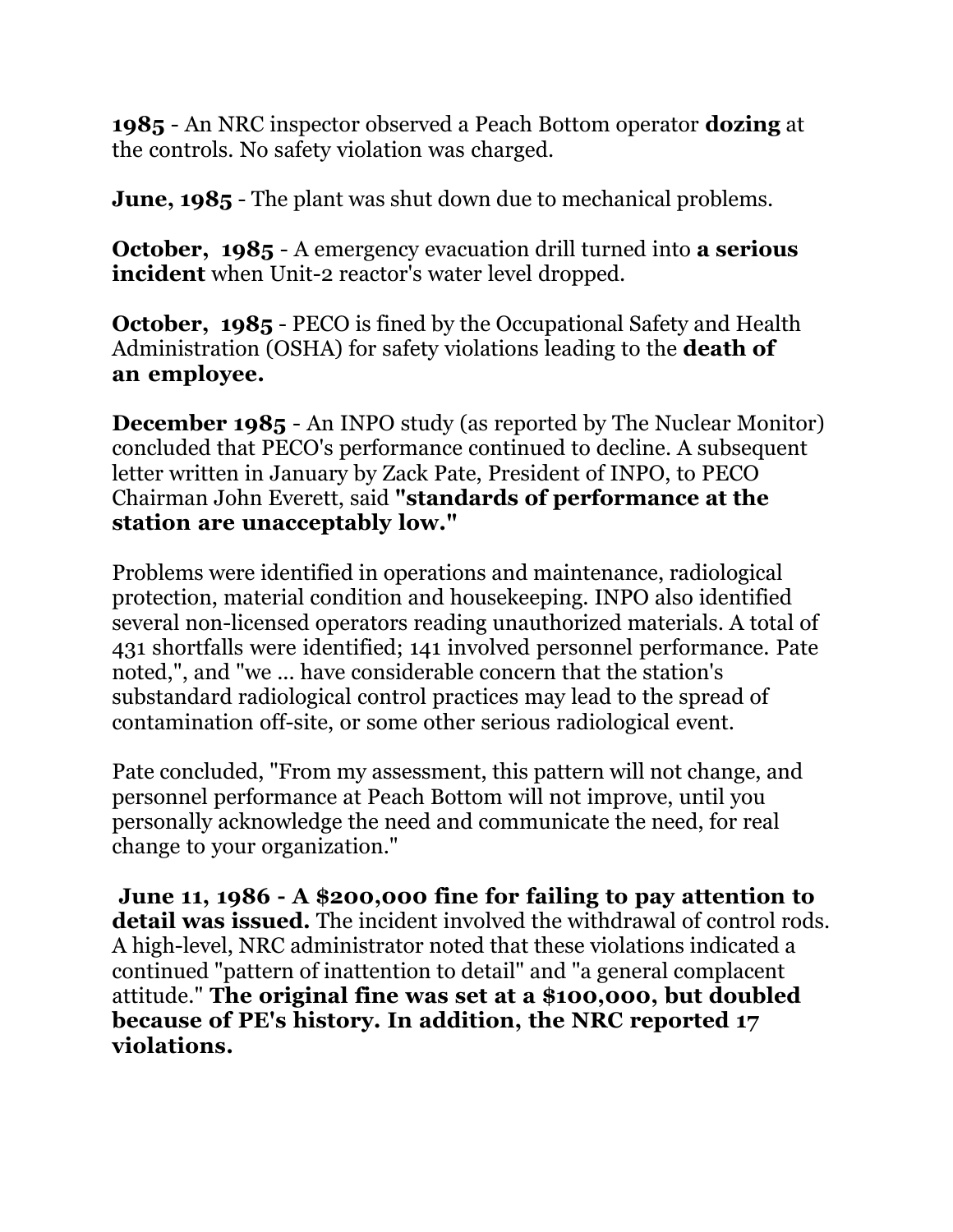**March 15, 1987 - The NRC levied a \$50,000 against PECO for illegally dismissing a worker who was exposed to radioactive gas.**

**March 31, 1987 - Peach Bottom was indefinitely shutdown. Operators were found sleeping on the job, playing video games, engaging in rubber band and paper ball fights, and reading unauthorized material.**

## **October 1987 - An INPO visit found that since shutdown, "little clearly demonstrable action has been taken regarding corporate management's accountability for conditions at the station."**

**November, 1987** - The FBI discovered a **drug distribution ring** at Peach Bottom. (For more details see: January 8, 1988; February, 1988; May 2, 1988; November, 1989; and, May 10, 1999.)

#### **January 8, 1988 - A maintenance sub-foreman pleaded guilty to involvement in a conspiracy to distribute methamphetamine.** He is

one of six who were indicted last year in a conspiracy to distribute methamphetamine. (For more details see: November, 1987; May 2, 1988; and November, 1989.)

## **January 11, 1988 - INPO President Zack Pate strongly criticized Philadelphia Electric's management and their revised reorganization plan.**

Pate noted that, "The fundamental approach to nuclear operational management at Philadelphia Electric Company has not changed and is unlikely to change noticeably in the foreseeable future." He added, "success ultimately depends on the individual managers in key line positions. Since for the most part, the same managers who have been ineffective in this area for years are in the key line positions in the new organization, substantial improvement is unlikely." Pate concluded, "Major changes in the corporate culture at PECO are required. The recently announced reorganization plan will not achieve this" (The Nuclear Monitor, February 22, 1988, pp. 1-2).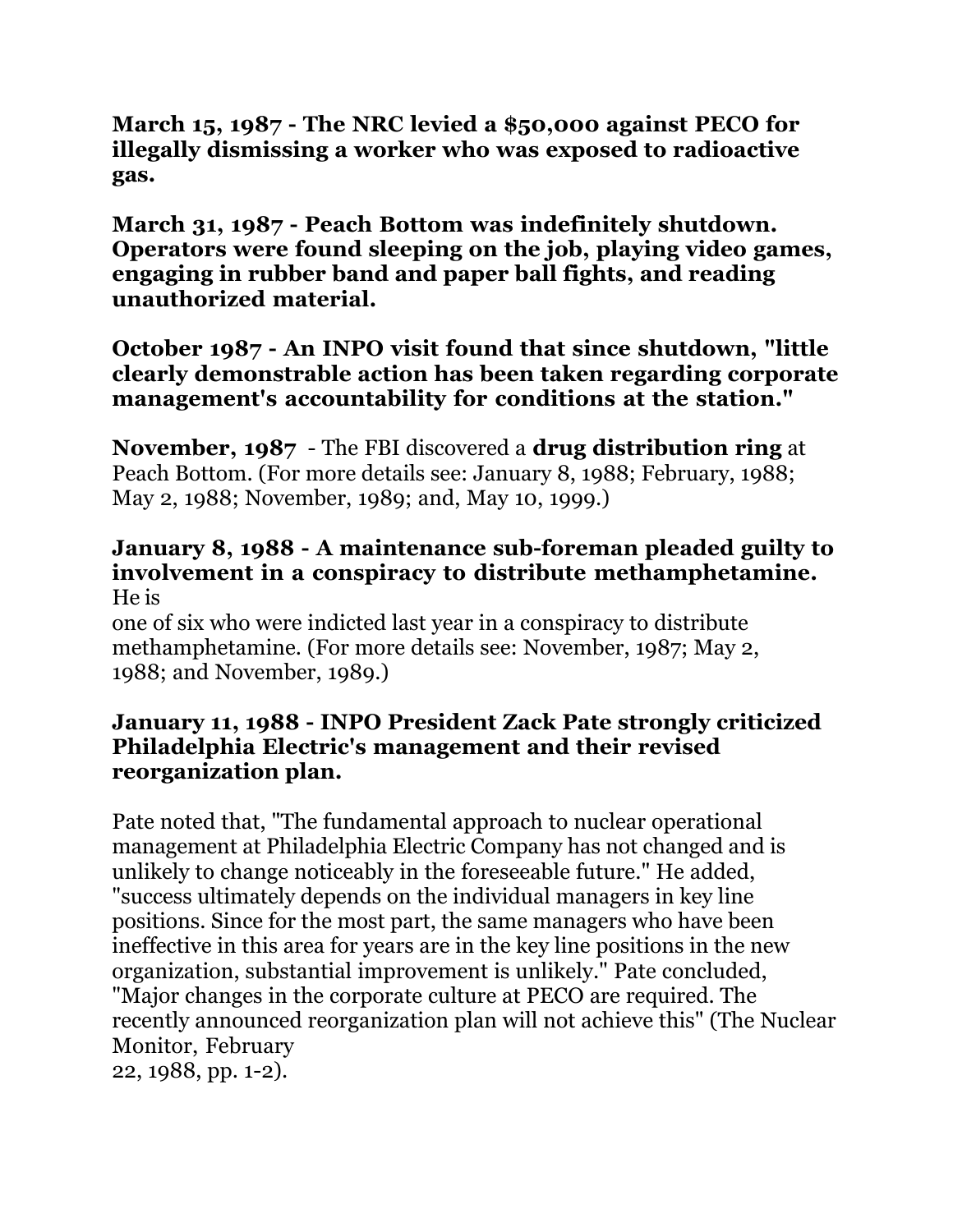**February, 1988 - Four PECO employees were indicted for allegedly distributing drugs at Peach Bottom. PECO maintained that the workers were not working in areas affecting safety.** (For more details see: November, 1987; January 8, 1988; May 2, 1988; November, 1989; and, May 10, 1999)

**Spring, 1988 - A cot for sleeping on the job was removed from an area located near the control room, and the NRC acknowledged knowing of its presence prior to its removal.**

**May, 1988 - Bessie Howard filed a complaint with the United States Department of Labor alleging that she was fired "in retaliation for her identification of safety problems relating to security at Peach Bottom." Beginning on January 24, 1988, Mrs. Howard reported that another security guard was sleeping on the job. She continued to report the matter until she was fired On March 16, 1988, by Burns Security, the security contractor for Peach Bottom. She was classified "status nine" and prohibited from working at other nuclear power plants or government facilities.**

- A report issued by the NRC indicated **"that security personnel were forced to work excessively long hours, sometimes up to 12 hour shifts; were not given meal breaks, and were required to remain at posts for extended periods of time without being rotated to other posts, a violation of NRC regulations."** (York Daily Record, May, 1988).

**May 2, 1988 - Four Peach Bottom employees were charged with conspiracy to distribute methamphetamine at the plant and elsewhere.** Thirteen people, most of whom work at Peach Bottom, have been charged with drug-trafficking as a result of an FBI investigation. (For more details see: November, 1987; January 8, 1988; February, 1988; November, 1989; and May 10, 1999.)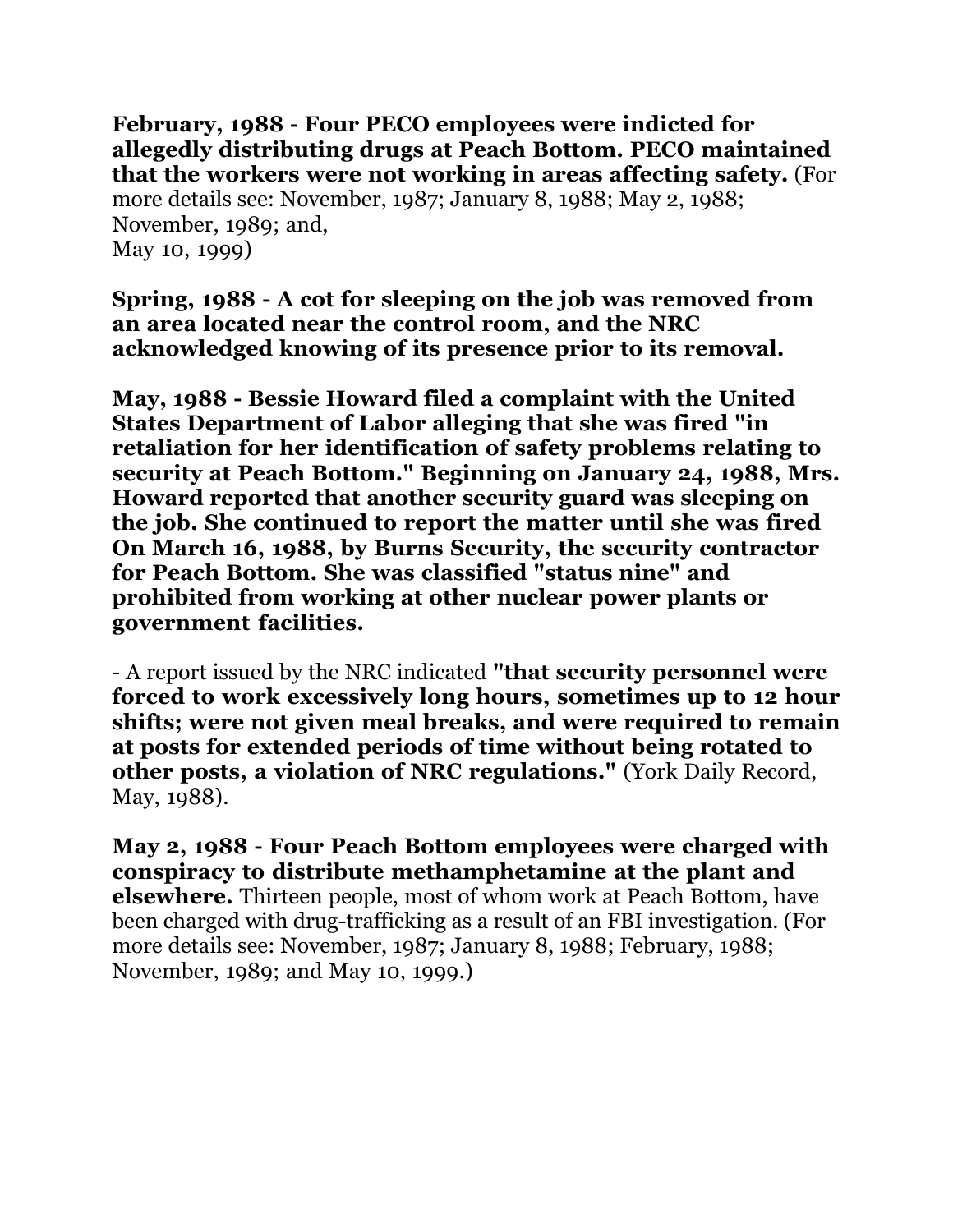**August 11, 1988 - The NRC proposed fining PECO \$1.25 million for "management problems that resulted in a forced shutdown of the company's Peach Bottom nuclear plant."** In addition, the NRC proposed fining 33 reactor operators for sleeping on the job, playing video games, engaging in spit ball battles, and other unprofessional activities. Fines of \$500 to \$1,000 were recommended. PECO spokesperson Williams Jones disclosed that the company "has lost more than \$90 million since the NRC ordered Peach Bottom shutdown..." (Patriot News, August 12, 1988).

**November 17, 1988** - **The NRC fined PECO \$50,000 because security guards were found sleeping on the job, inattentive duty and improperly posted.** The NRC also noted that "a key that could have unlocked doors to a security area was issued to a unauthorized employee, couldn't be found and officials didn't do anything about it once they discovered it was missing." William T. Russell, NRC regional administrator, noted, "The improvements made to date were not effective in precluding the occurrence of the violations." (The Patriot News, November 17, 1988, B 2.)

**January 1989** - The state of Maryland published a report of radioactive contamination of the **Chesapeake Bay** due to to emissions from Peach Bottom. (Note: The city of Baltimore gets 250,000 gallons of drinking water per day from the Susquehanna River.)

September 15, 1989 - The Pennsylvania Superior Court reversed **a lower court's decision dismissing charges by George Field against the Philadelphia Electric Company. Field, a healthphysics technician, alleged that PECO directly released radiation on him to avoid shutting the plant down. The three judge panel concluded: We can visualize no conduct more outrageous in character, so extreme in degree, that went beyond all possible bounds of decency and to be regarded as atrocious and utterly intolerable in a civilized community, than to vent highly radioactive steam upon an employee. Furthermore, this was an intentional act. T**hey elected to do this to him and then attempted to conceal the resulting situation The three judge panel remanded the case back to York County Common Pleas Court. Field is seeking \$5.2 million in damages. (The Philadelphia Inquirer, September 15, 1989, 3-B.)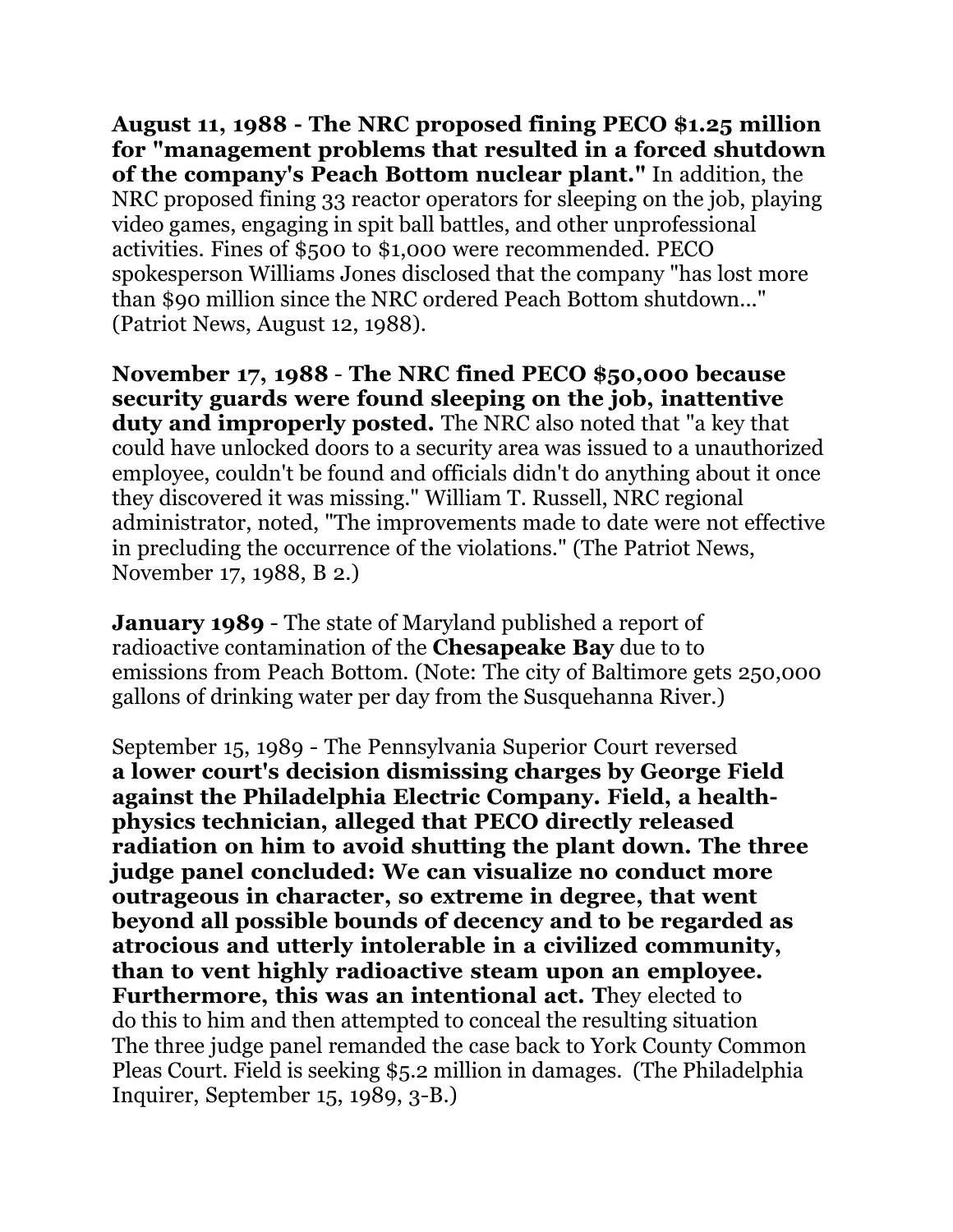**October 15, 1997 - "A discovery of a licensee operating their facility in a manner contrary to the Updated Final Safety Analysis Report (UFSAR) description highlighted the need for a special focused review that compares plant practices, procedures and/or parameters to the UFSAR description. (IR 50-277/97-06 & 50-278/97-06.)**

**December 16, 1997 - Following an NRC inspection, the staff reported, "...the practice of permitting blanket approvals for overtime work on safety related activities for multiple weeks with no hourly limit specified resulted in abuses that were considered a breach in the intent of the overtime authorization process." (02.3) (Executive Summary.)**

On July 20, 2000 , "U.S. Energy Secretary Bill Richardson on Thursday said the government has agreed to allow PECO Energy Co. to defer up to **\$80 million in nuclear waste fee payments** for its Peach Bottom plant in Pennsylvania, to compensate for the Energy Department's failure to store its waste...The deal allows PECO to reduce the projected charges passed into the Nuclear Waste Fund to reflect costs reasonably incurred by the company due to the department's delay." (Press Release, U.S. Department of Energy. July 20, 2000.)

A**ugust 3, 2000 - PECO was assessed a "White" level Violation for its "failure to properly classify radioactive waste for shallow land burial**...Specifically, the shipment was identified as Class A waste containing 99 curies when it should have been classified as Class B waste containing 407 curies." (NRC, Hubert J. Miller, Regional Administrator). (Refer to June 28, 1999, for background information. See April 25, 2000, for a related incident.)

On April 5, 2002, Exelon outlined the projected timeline for approval of License Amendment Request and anticipated approval in May 2014. Peach Bottom announced an Extended Power Uprate ("EPU") to 3,951 MWt core power for both units, which is 120% of Original Licensed (core) Thermal Power have been addressed and closed out.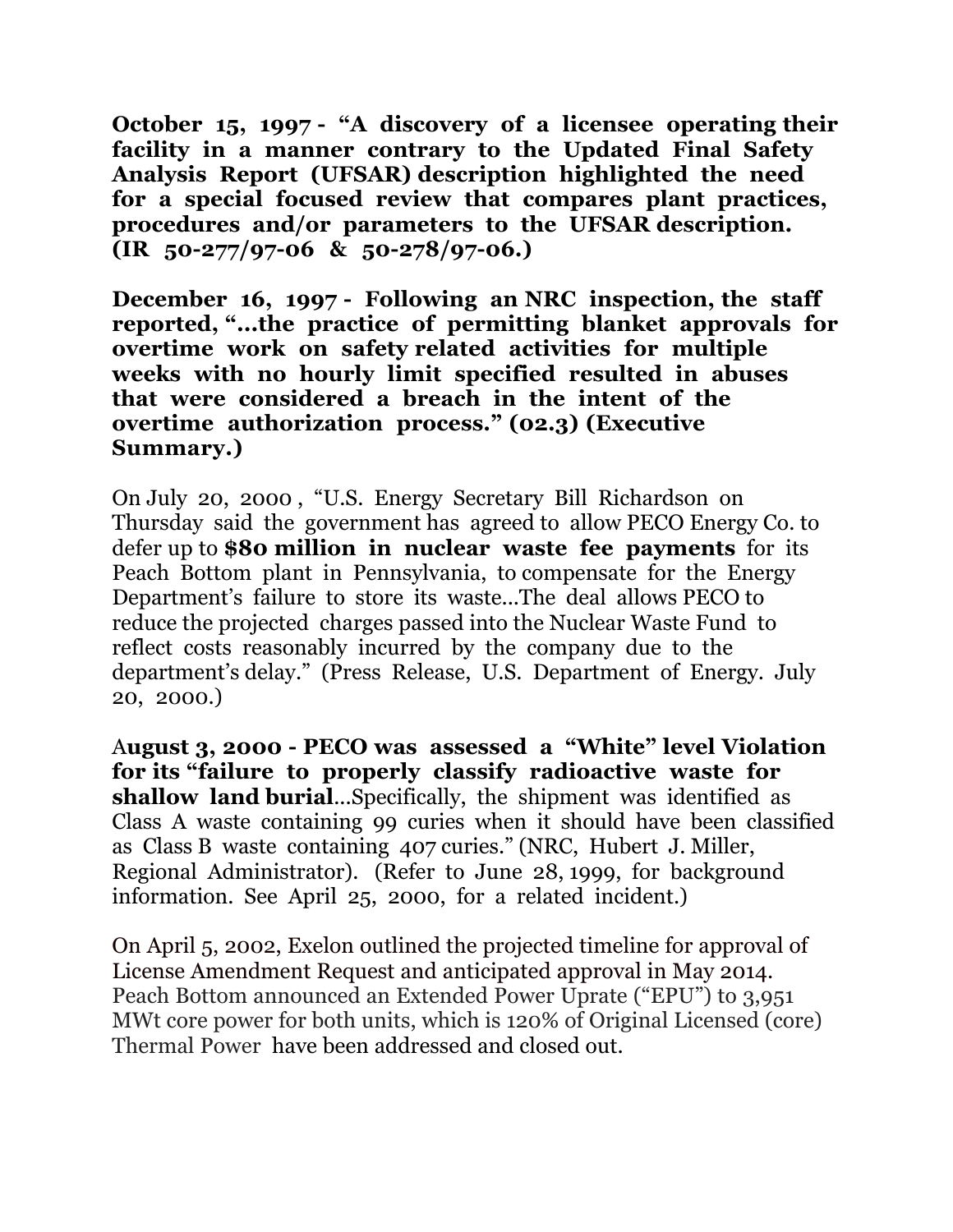**August 15, 2002, d**espite a favorable EIS of Exelon's request for a license extension at Peach Bottom-2 & -3, the NRC listed **three safety issues** that need to be addressed prior to approval: replacement of electric fuse clips; removal of the anti-aging plan; and, replacement of faulty cables.

**On August 30, 2002,** high differential pressures on the circulating water intake screens forced the manual shut down of Peach Bottom**. "The problem was caused by a sudden surge in the amount of fish (Gizzard Shad) that entered the intake canal and clogged the screens.** Unit 3 power was returned to 100 percent following cleaning of the circulating water screens and restating of the 3'A' circulating water pump." (Nuclear Regulatory Commission, IR-50-277/02-05; 50-278/02- 05).

#### **November 13, 2003: An NRC team investigated September shutdown of 2 reactors, ( Kristin Finan, Dispatch/Sunday News)**

The U.S. Nuclear Regulatory Commission and representatives from Exelon, the company that operates the plant, presented their early report last night to the public at the Peach Bottom Inn in Delta.

**A major problem with the September shut- down was a malfunction with a system backup, said NRC spokesman Neil Sheehan. Typically, if there is a problem with a reactor, emergency diesel generators provide more power. But the reactors shut off after an hour, and one of the diesel generators shut down.** 

Team members said that while the generator's failure appears to be an equipment problem, they were not yet sure who should have been accountable.

Team members also found degraded conditions within the plant that should have been updated and said concerns voiced by staff members were never investigated.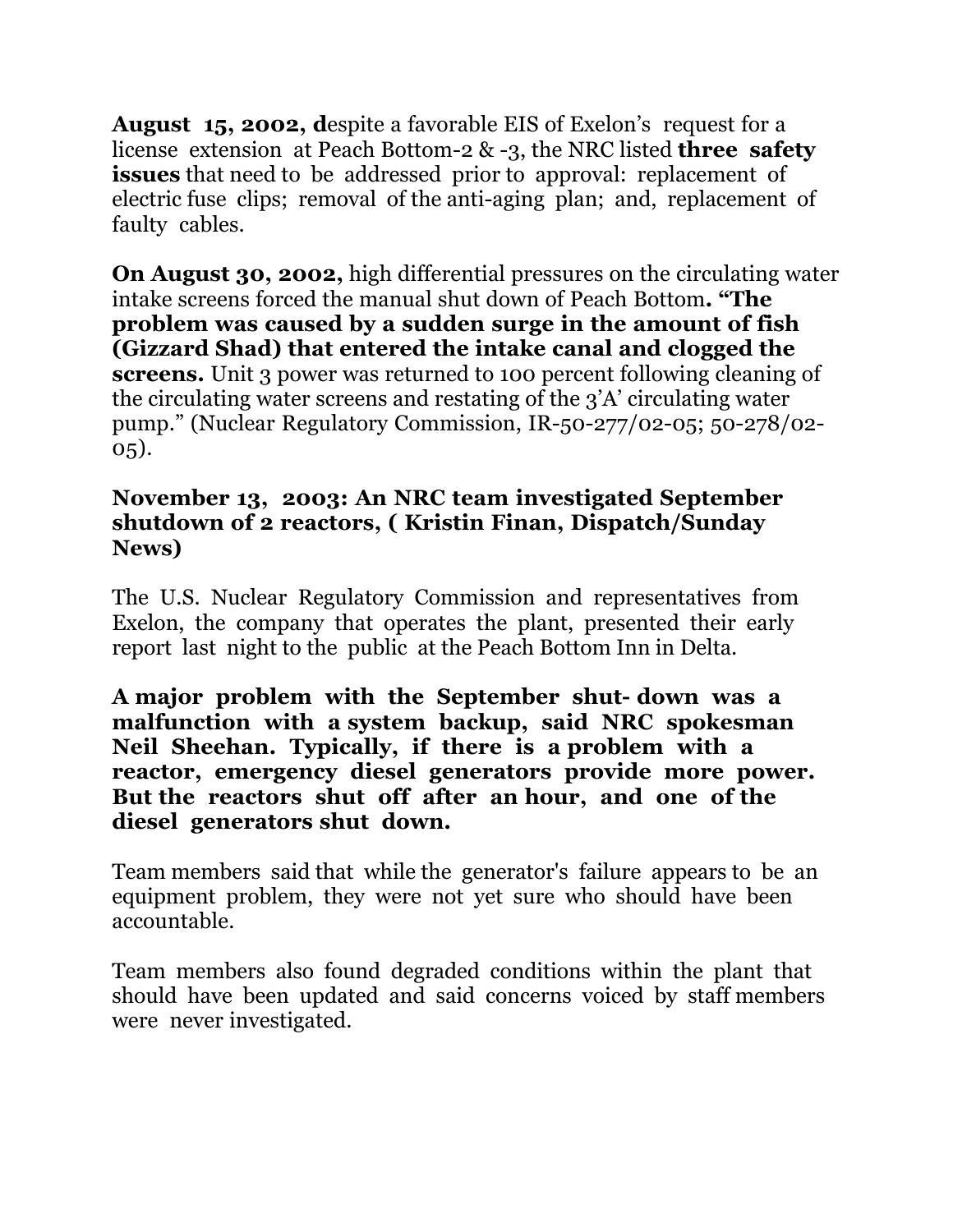They noted lapses in the monitoring of equipment, procedural problems concerning what action should be taken after a shutdown and conflicts over which departments should take action about specific issues.

"We have not been as diligent at identifying problems and getting them out on the table as we need to," said Rusty West, Peach Bottom site vice president. "We need to better understand all the equipment anomalies that we have and pursue them with great vigor."

The NRC's Inspection team found six "Green: violations as a result of the incidents. All six were deemed Non-Cited violations

### **This was the forty-third, forty-fourth, forty-fifth, forty- sixth, forty-seventh and forty-eighth Non-Cited Violation since June 1998. Exelon's total cost avoidance, i.e., "credit" for 48 Non-Cited**

**2005:** A former Peach Bottom nuclear plant employee said he was "sickened" by the large numbers of sport fish he saw sucked out of the Susquehanna. "When the water comes in, fish would swim in through tunnels and swim into wire baskets," said the man who lives in southern Lancaster County and asked that his name not be used. "**There were hundreds and hundreds of fish killed each day. Stripers and bass and walleye and gizzard shad and all kinds of fish. It took a forklift to carry them out.**" (*Intelligencer Journal*, January 15, 2005).

## **January 22, 2006- Fire watch technician pleads guilty to falsifying records.**

A contracted employee at the Peach Bottom Atomic Power Station pleaded guilty January 9 to the falsification of records used to safely operate the dual-reactor nuclear power plant. Between Jan. 17, 2005, and March 20, 2005, Tracy David, formerly of Bartlett Service Inc., failed to conduct hourly fire watch inspections in multiple sections of the plant including the emergency diesel generator room and the cable spreading room. Contacted by telephone, David - a resident of Quarryville, Pa., according to court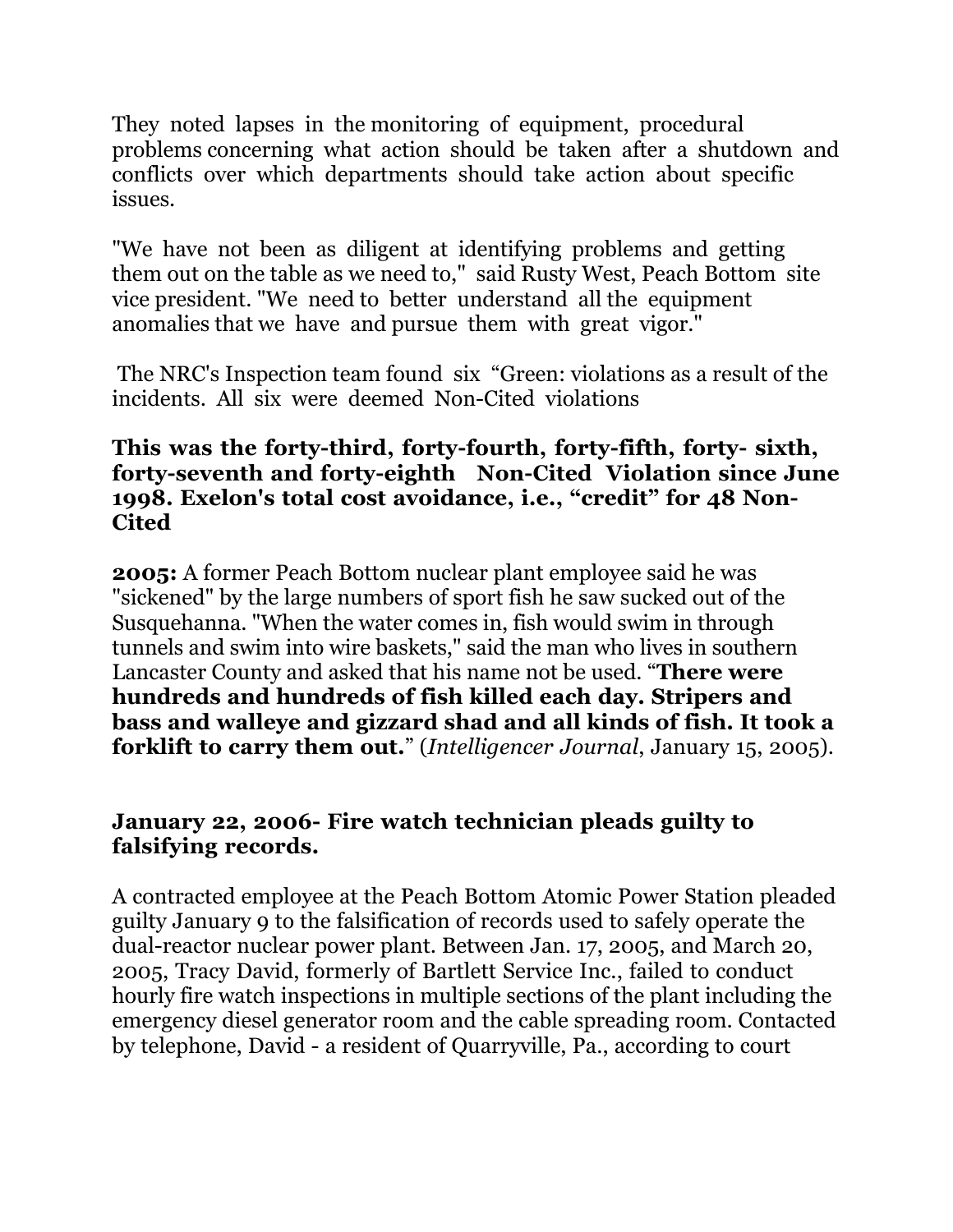documents - declined to be interviewed for this story. Based in Plymouth, Mass., Bartlett Services is a subcontractor for the Peach Bottom Atomic Power Station. On 199 occasions, David claimed that she had completed her rounds of fire watch inspections while on duty at the plant, said Neil Sheehan, spokesman for the U.S. Nuclear Regulatory Commission. Last year, both the NRC and plant officials ran independent investigations that uncovered evidence that showed that David had falsified her fire watch inspections and had not completed her rounds. When interviewed by representatives of the NRC's Office of Investigations, David commented that one reason for her accused offense was that she had been disgruntled after being passed over for a promotion, Sheehan said." There were a significant number of fire watches that were missed," he said. "

**In December, 2006 Exelon was fined \$640,000 by the Susquehanna River Basin Commission ("SRBC") for water violations at Peach Bottom related to water use and power uprates.** (SRBC, Docket #: 20061209). Exelon failed to seek the Commission's approval for any change in their processes that required them to increase water usage by 100,000 gallons a day.

In the summer of 2007, Peach Bottom-2 & 3 was detected **returning water to the Susquehanna River at temperatures in excess of 110 degrees.** Communities and ecosystems that depend on limited water resources are adversely affected by "normal operating conditions" at nuclear stations.

**• November 28, 2007 - Sleeping on the job ignored.** Security issues prompt more inspections for Peach Bottom

Between March and August of 2007, Kerry Beal videotaped 10 of his fellow Wackenhut Corp. officers at the Peach Bottom plant napping in a secure location of the plant while on the job.

## **August 22, 2008. The NRC's Regional NRC office under review for response to sleeping guards.**

The NRC Office of the Inspector General reviewed whether its Region I office responded adequately in handling the letter it received in March 2007 alleging security officers were sleeping on the job at Peach Bottom, and concluded the Region I office was inconsistent in its response.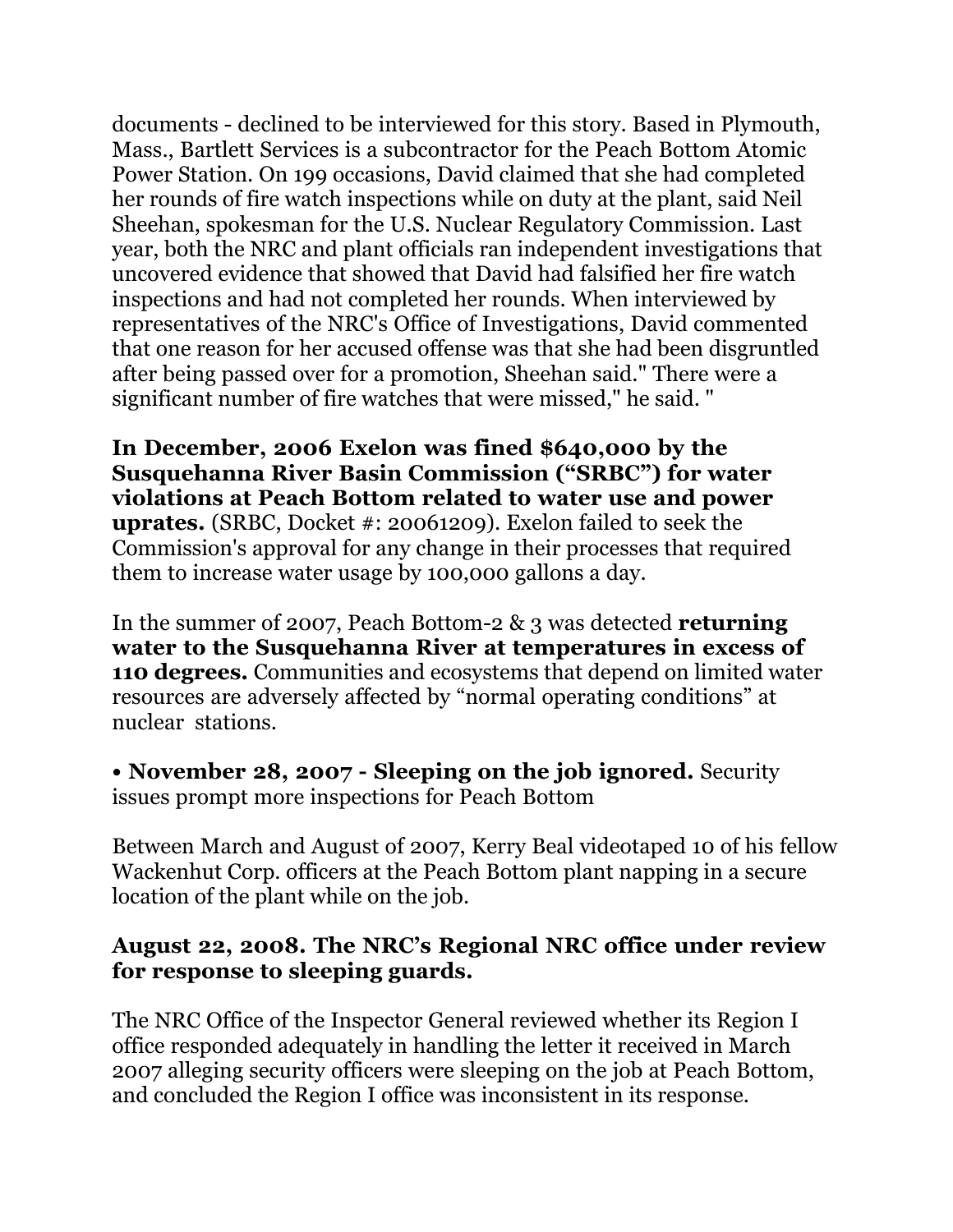### On May 13, 2011, the NRC said there would be no significant environmental impact with the **transfer of low-level radioactive waste from the Limerick Generating Station in southeastern Pennsylvania to a storage facility at the Peach Bottom plant.**

Peach Bottom officials initially requested a license amendment to allow the transfer of the waste on January 6, 2010. The waste does not include any transfer of spent nuclear fuel from Limerick.

### **On July 23, 2012, the NRC issued a letter to Peach Bottom officials informing them of some security inspection issues in January 2011.**

September 28, 2012: TMI-Alert submitted Testimony on Exelon Generation Company, LLC ("Exelon" or "the licensee") submitted a license amendment request for Peach Bottom Atomic Power Station, Unit 2 and Unit 3.

TMI Alert intervened in Exelon's request for an extended Power Uprate at Peach Bottom 2 and 3 at the Department of Environmental Resources, the Nuclear Regulatory Commission and the Susquehanna River Basin Commission.

TMIA lost the case, and the issues we raised we're not addressed:

**TMIA argued that the DEP exempted Exelon from preparing a final environmental impact statement for the project, instead allowing a 1973 grandfathered protocol to remain in place before the state and federal governments enacted aggressive environmental regulations.**

**TMIA stated that EPA has passed regulations to make owners of water-intake structures take steps to reduce the numbers of fish and shellfish getting killed when they are sucked through or into water intakes.**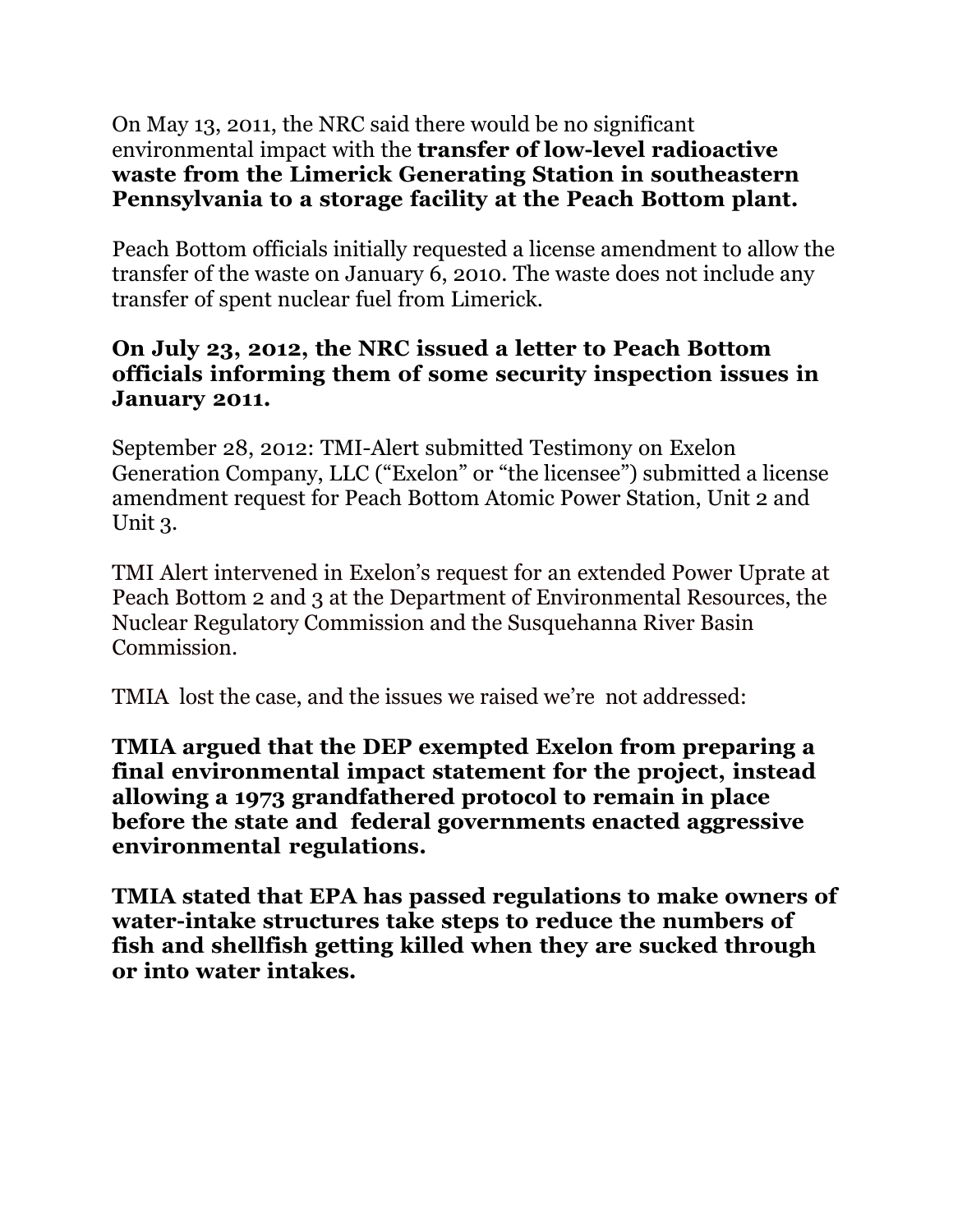### **September 12, 2012, about 50 workers at Peach Bottom nuclear plant exposed to low levels of radiation.**

On April 26, 2013, the NRC submitted a letter to plant operator Exelon seeking additional information relating to a request to increase the maximum power level at Units 2 and 3 from 3,514 megawatts thermal to 3,951 megawatts thermal. The request, the NRC notes, represents an approximate 12.4 percent increase from the current licensed thermal power level.

On June 10, 2014, Testimony of Three Mile Island Alert to Postpone Approval of the Proposed Extended Power Uproot License Amendment for the Peach Bottom Atomic Power Station Units 2 & 3 Until Open and Unresolved Environmental, Health & Safety Issues Are Addressed. The testimony was presented in Bethesda, maryland before the Advisory Committee on Reactor Safeguards .

#### **November 3, 2014** - **In a letter to officials of Exelon, the plant's owner, the NRC said it found an apparent violation identified during a security inspection of the Independent Spent Fuel Storage Installation at the Peach Bottom plant. Details were not disclosed.**

The letter said the NRC characterized the violation as an escalated enforcement action. However, no civil penalties were imposed.

"Because your facility has not been the subject of escalated traditional enforcement action within either the last two years or the two most recent inspections, the NRC considered whether credit was warranted for corrective action," the NRC said. "The NRC considered that credit is warranted for Exelon's corrective actions taken to address the violation.

**"Therefore, in recognition of the absence of previous escalated enforcement action, and to encourage prompt and comprehensive correction of violations," a civil penalty would not be imposed, the NRC said.**

**The finding warranted "escalated enforcement."**